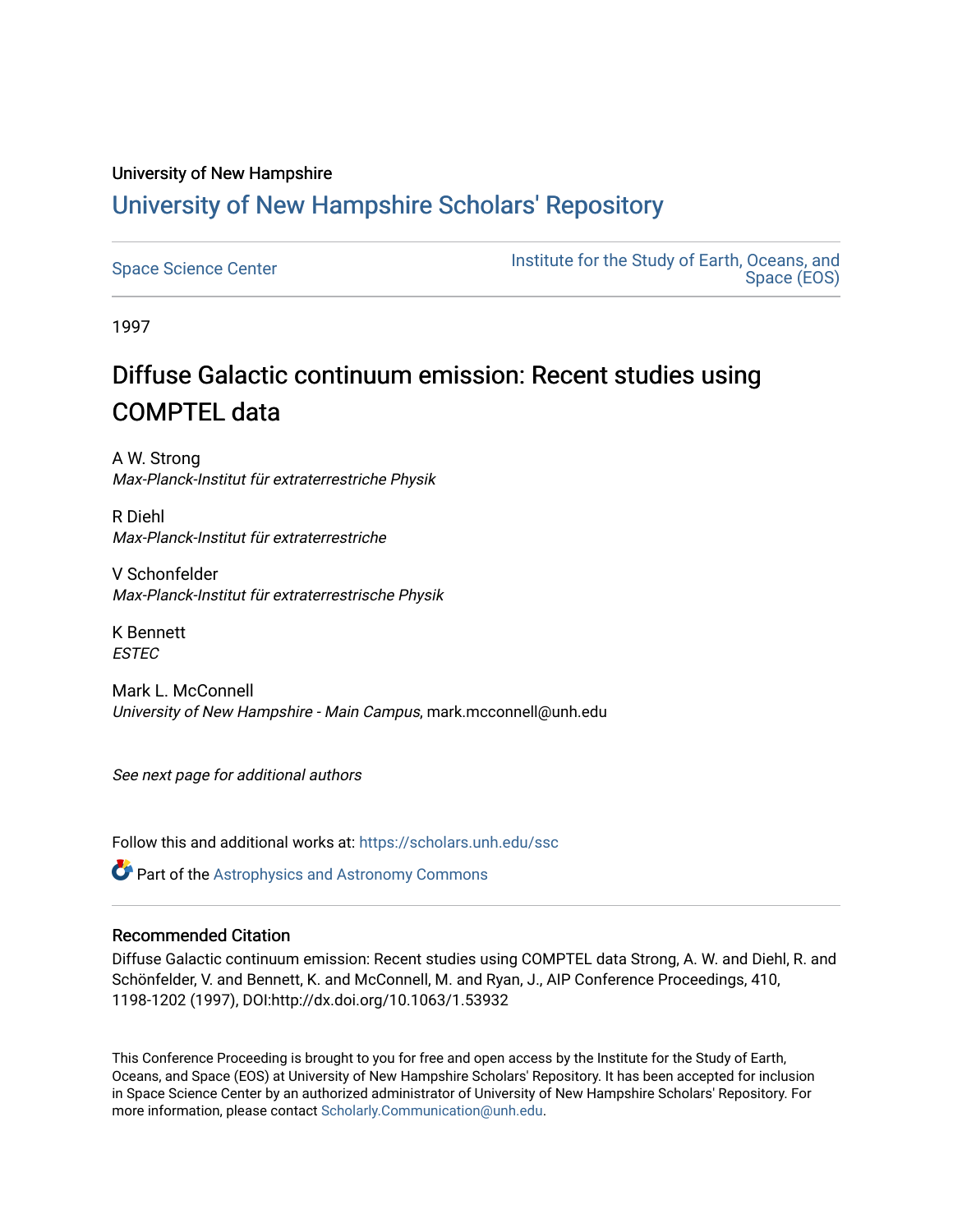## Authors

A W. Strong, R Diehl, V Schonfelder, K Bennett, Mark L. McConnell, and James M. Ryan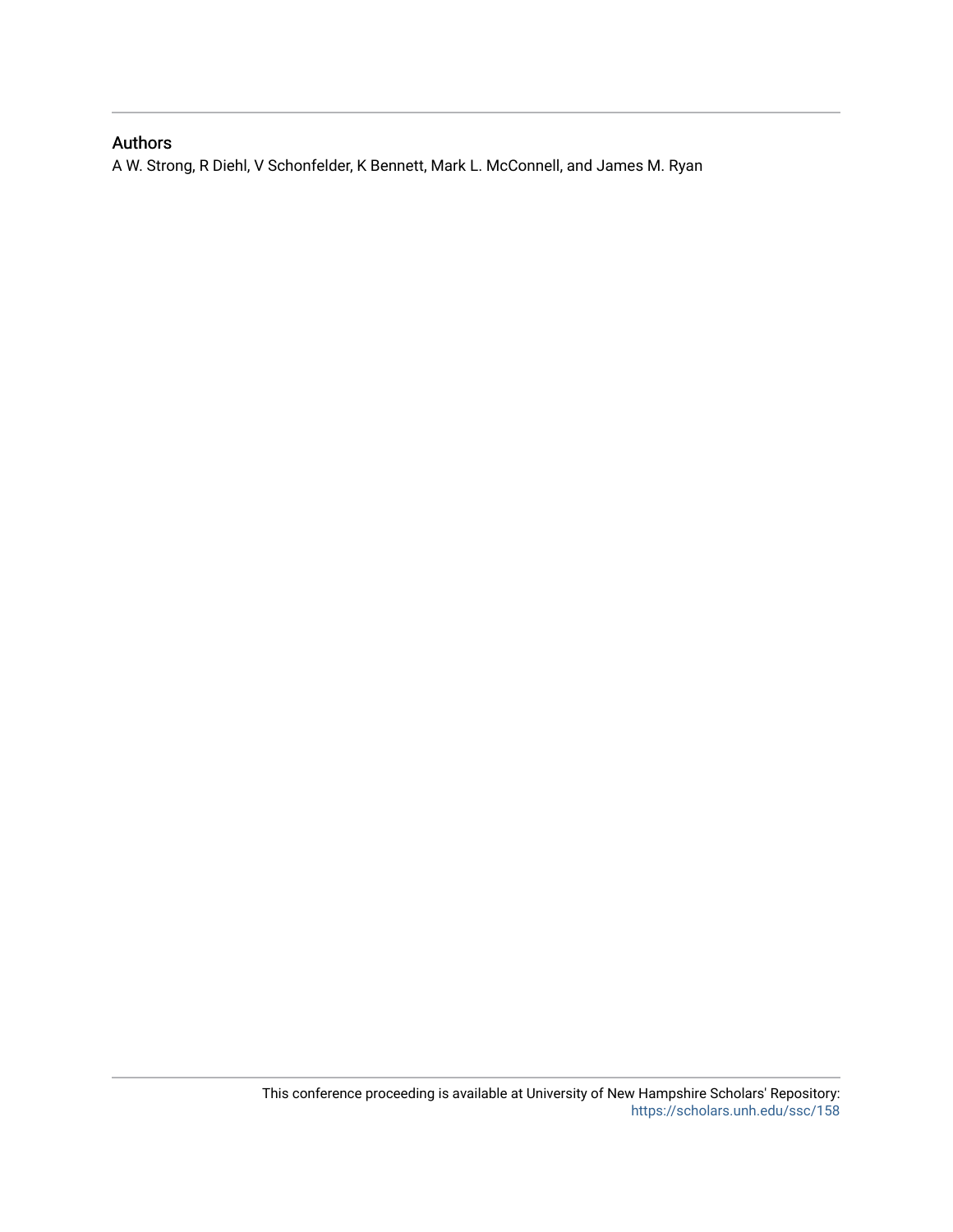



# **Diffuse Galactic continuum emission: Recent studies using COMPTEL data**

[A. W. Strong,](http://scitation.aip.org/search?value1=A.+W.+Strong&option1=author) [R. Diehl,](http://scitation.aip.org/search?value1=R.+Diehl&option1=author) [V. Schönfelder,](http://scitation.aip.org/search?value1=V.+Sch�nfelder&option1=author) [K. Bennett](http://scitation.aip.org/search?value1=K.+Bennett&option1=author), [M. McConnell,](http://scitation.aip.org/search?value1=M.+McConnell&option1=author) and [J. Ryan](http://scitation.aip.org/search?value1=J.+Ryan&option1=author)

Citation: [AIP Conference Proceedings](http://scitation.aip.org/content/aip/proceeding/aipcp?ver=pdfcov) **410**, 1198 (1997); doi: 10.1063/1.53932 View online: <http://dx.doi.org/10.1063/1.53932> View Table of Contents: <http://scitation.aip.org/content/aip/proceeding/aipcp/410?ver=pdfcov> Published by the [AIP Publishing](http://scitation.aip.org/content/aip?ver=pdfcov)

**Articles you may be interested in**

[Galactic diffuse γ-ray emission at TeV energies and the ultra-high energy cosmic](http://scitation.aip.org/content/aip/proceeding/aipcp/10.1063/1.54102?ver=pdfcov) [rays](http://scitation.aip.org/content/aip/proceeding/aipcp/10.1063/1.54102?ver=pdfcov)

AIP Conf. Proc. **410**, 1203 (1997); 10.1063/1.54102

[Diffuse 50 keV to 10 MeV gamma-ray emission from the inner Galactic ridge](http://scitation.aip.org/content/aip/proceeding/aipcp/10.1063/1.54101?ver=pdfcov) AIP Conf. Proc. **410**, 1193 (1997); 10.1063/1.54101

[26 Al constraints from COMPTEL/OSSE/SMM data](http://scitation.aip.org/content/aip/proceeding/aipcp/10.1063/1.54089?ver=pdfcov) AIP Conf. Proc. **410**, 1104 (1997); 10.1063/1.54089

[COMPTEL spectral study of the inner galaxy](http://scitation.aip.org/content/aip/proceeding/aipcp/10.1063/1.54085?ver=pdfcov) AIP Conf. Proc. **410**, 1074 (1997); 10.1063/1.54085

[Diffuse galactic continuum radiation](http://scitation.aip.org/content/aip/proceeding/aipcp/10.1063/1.54029?ver=pdfcov) AIP Conf. Proc. **410**, 192 (1997); 10.1063/1.54029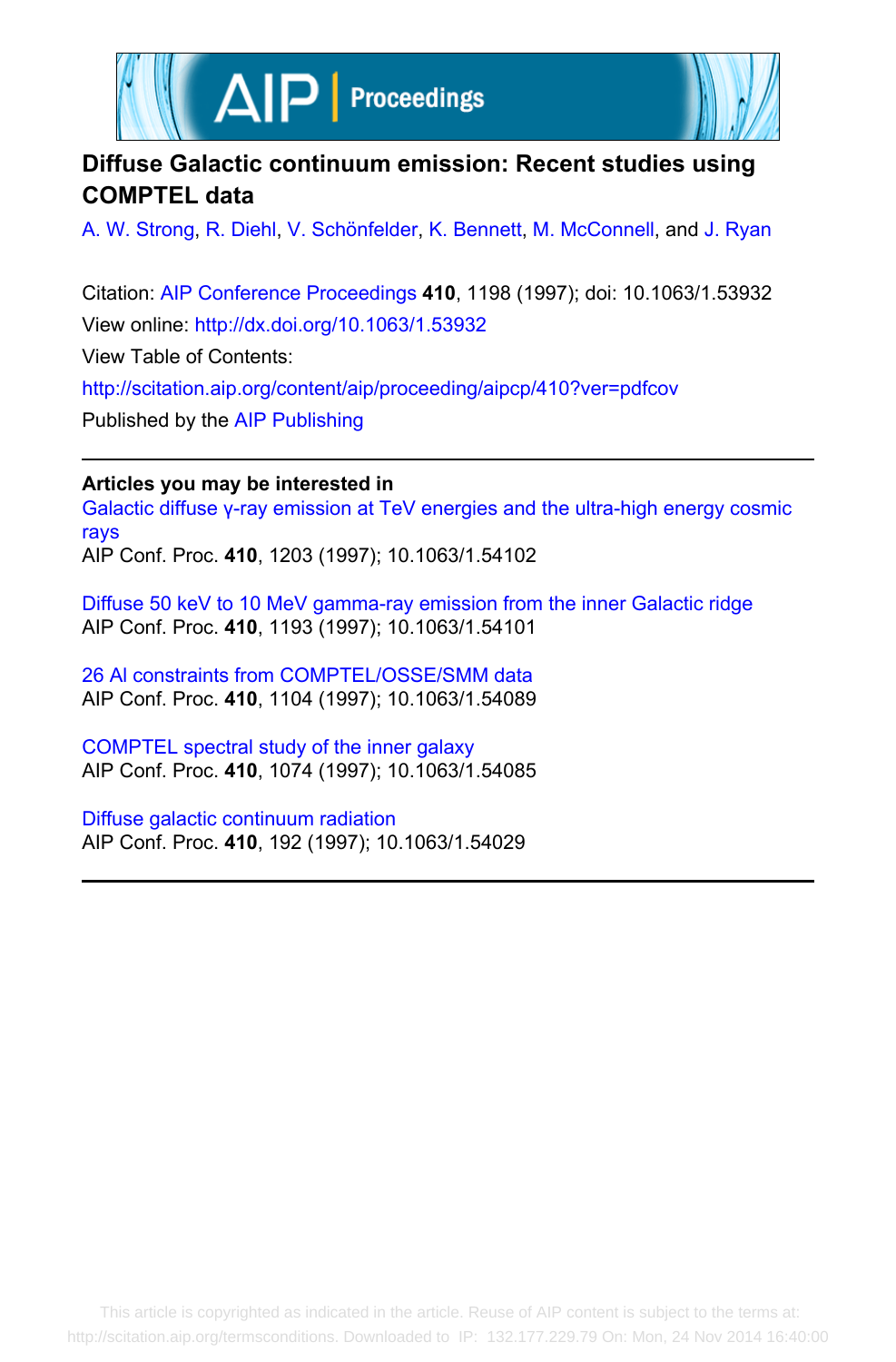# **Diffuse Galactic Continuum Emission: Recent Studies using COMPTEL Data**

A. W. Strong\*, R. Diehl\*, V. Schönfelder\*, K. Bennett<sup>†</sup>, M. McConnell<sup>‡</sup>, J. Ryan<sup>‡</sup>

*" Maz-Planck-Institut fiir extraterrestrische Physik, D-857~0 Garching, Germany t Astrophysics Diwsion, ESTEC, 2200 AG Noordwijk, The Netherlands University of New Hampshire, Durham NH 03824, U.S.A.* 

Abstract. COMPTEL full sky maximum entropy maps using 5 years of data have been produced using background estimates based on high-latitude observations. The Galactic diffuse emission can be studied using latitude and longitude profiles from these maps. Direct comparison of profiles with theoretical models is illustrated for the 10-30 MeV range. We demonstrate the presence of a broad latitude component, consistent with results from model-fitting studies. The method is also used to obtain model-independent broad-band spectra of the Galactic emission.

### **INTRODUCTION**

The COMPTEL all-sky survey, containing over 5 years of mission data, has previously been used to generate whole-sky maps in the 1-30 MeV range [1-3]. These images are generated using the maximum entropy method. Up to now these maps have mainly been used qualitatively to give a large-scale panorama of the gamma-ray sky at these energies. It is however desirable to try to make quantitative use of maximum entropy images since the intensity distribution can be compared directly with models and with images at other energies from other experiments. This provides an alternative to model fitting and gives a more direct visualization of the information coming from the data; and it is a model-independent technique. This approach has been pursued and validated for the case of 1.8 MeV line emission [4,5,7], where the background is derived from independent measurements at adjacent energies. The high background of COMPTEL makes imaging of extended continuum structure a challenging task. Previous all-sky continuum imaging studies [1-3] have derived the background model by a smoothing procedure applied to the same data; while this produces visually useful images, their quantitative use is limited due to the

> CP410, *Proceedings of the Fourth Compton Symposium*  edited by C. D. Dermer, M. S. Strickman, and J. D. Kurfess 9 1997 The American Institute of Physics 1-56396-659-X/97/\$10.00

> > 1198

 This article is copyrighted as indicated in the article. Reuse of AIP content is subject to the terms at: http://scitation.aip.org/termsconditions. Downloaded to IP: 132.177.229.79 On: Mon, 24 Nov 2014 16:40:00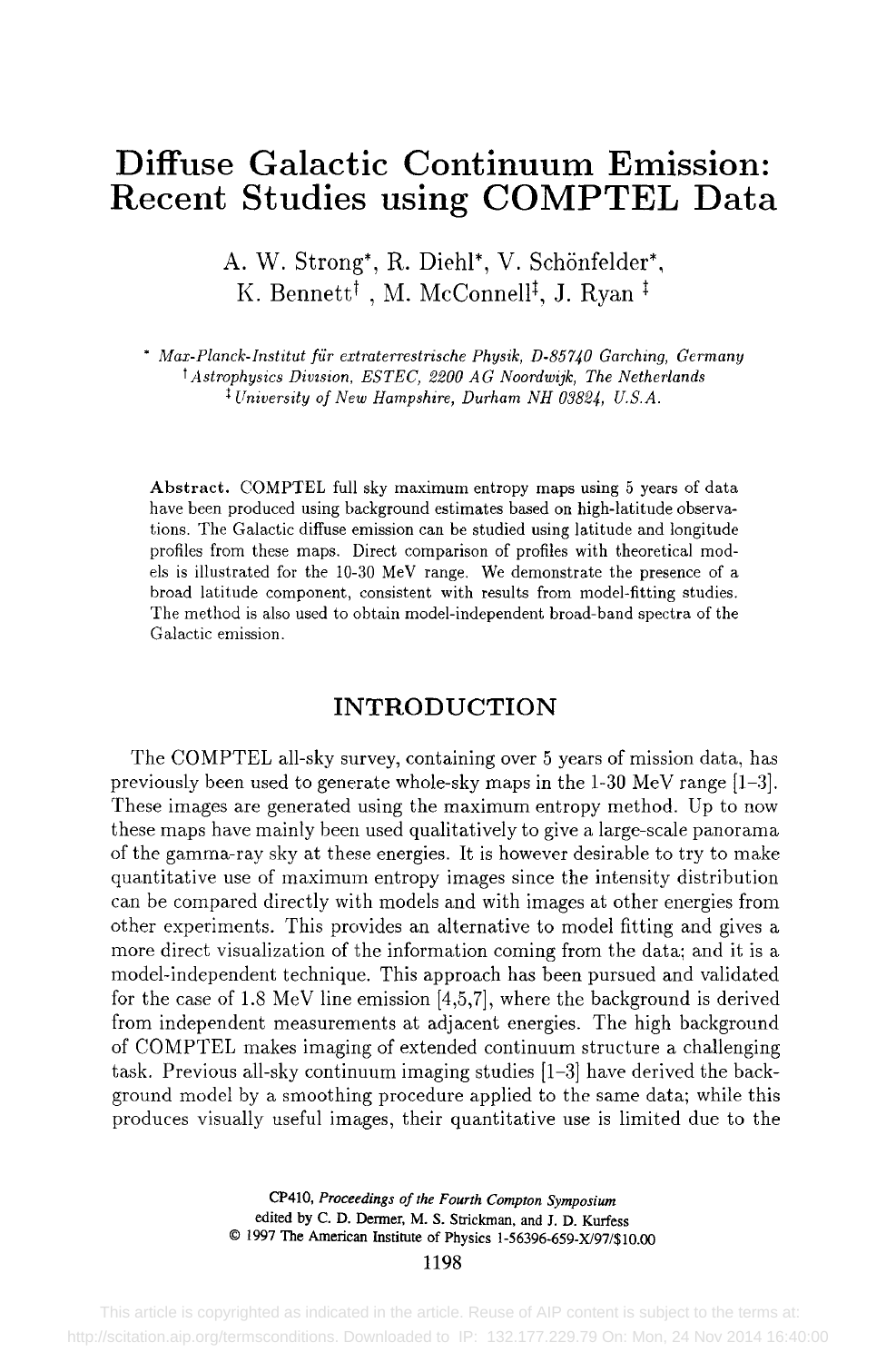loss of signal from the smoothing process. Another method [8] is to make use of the observational data at high Galactic latitude, where little Galactic emission is expected, to derive estimates of the instrumental background structure. This method has the advantage of being largely independent of the data. being analysed, hence reducing loss of signal. It is thus well adapted to studying extended structures. Time-dependence of the background at energies below 10 MeV is difficult to incorporate however, and remains an uncertainty in this study. It is possible to handle these effects and this is foreseen in future work.

#### **METHOD**

COMPTEL data from CGRO Cycles 1-5 (199 observations) were used in the standard energy ranges 1-3, 3-10 and 10-30 MeV (the 'ON' dataset). The data from 23 high-latitude observations ( $|b| > 50^{\circ}$ ) were combined in the instrument coordinate system (the 'OFF' dataset); the background estimate in each of the ON datasets was obtained using a bicubic spline interpolation in the OFF dataset. These OFF counts were normalized to the ON dataset for each observation and then combined into one global background model for the entire survey. A corresponding global dataset was produced for the ON events and for the COMPTEL response.An additional factor in the range 0.90-0.95 is applied to the background estimate to ensure that ON exceeds OFF everywhere in the dataspace; this procedure has only a second-order effect on the intensity distribution. The COMPTEL full sky maximum entropy software [1] was then used to produce the images. In order to evaluate the technique, simulations using model images of the Galaxy were performed. While these simulations are idealized they show that large-scale structure is recovered reliably, including the correct intensity scale, provided high iterations of the maximum-entropy solution are used. These high iterations approach the maximum-likelihood solution and hence are over-structured on small scales, and must be averaged over several degrees in  $l$  or  $b$  to obtain reliable profiles of large-scale structure. Note that these are the scales in which we are interested for diffuse emission studies. An important problem is the assignment of zero level, since this is by definition not determined in such a method. This degree of freedom is left when comparing with models or deriving spectra.

#### **RESULTS**

Fig 1 shows latitude and longitude profiles for the inner galaxy, averaged over  $|b| < 5^\circ$  for the longitude profile and  $|l| < 30^\circ$  for the latitude profile. The error bars are estimates from the observed fluctuations in the profiles at intermediate galactic latitudes where the celestial emission is weak. For comparison, the profile produced by a fit *in the COMPTEL dataspace* to a combination of narrow (gas) and broad component (IC) models is also shown,

#### 1199

 This article is copyrighted as indicated in the article. Reuse of AIP content is subject to the terms at: http://scitation.aip.org/termsconditions. Downloaded to IP: 132.177.229.79 On: Mon, 24 Nov 2014 16:40:00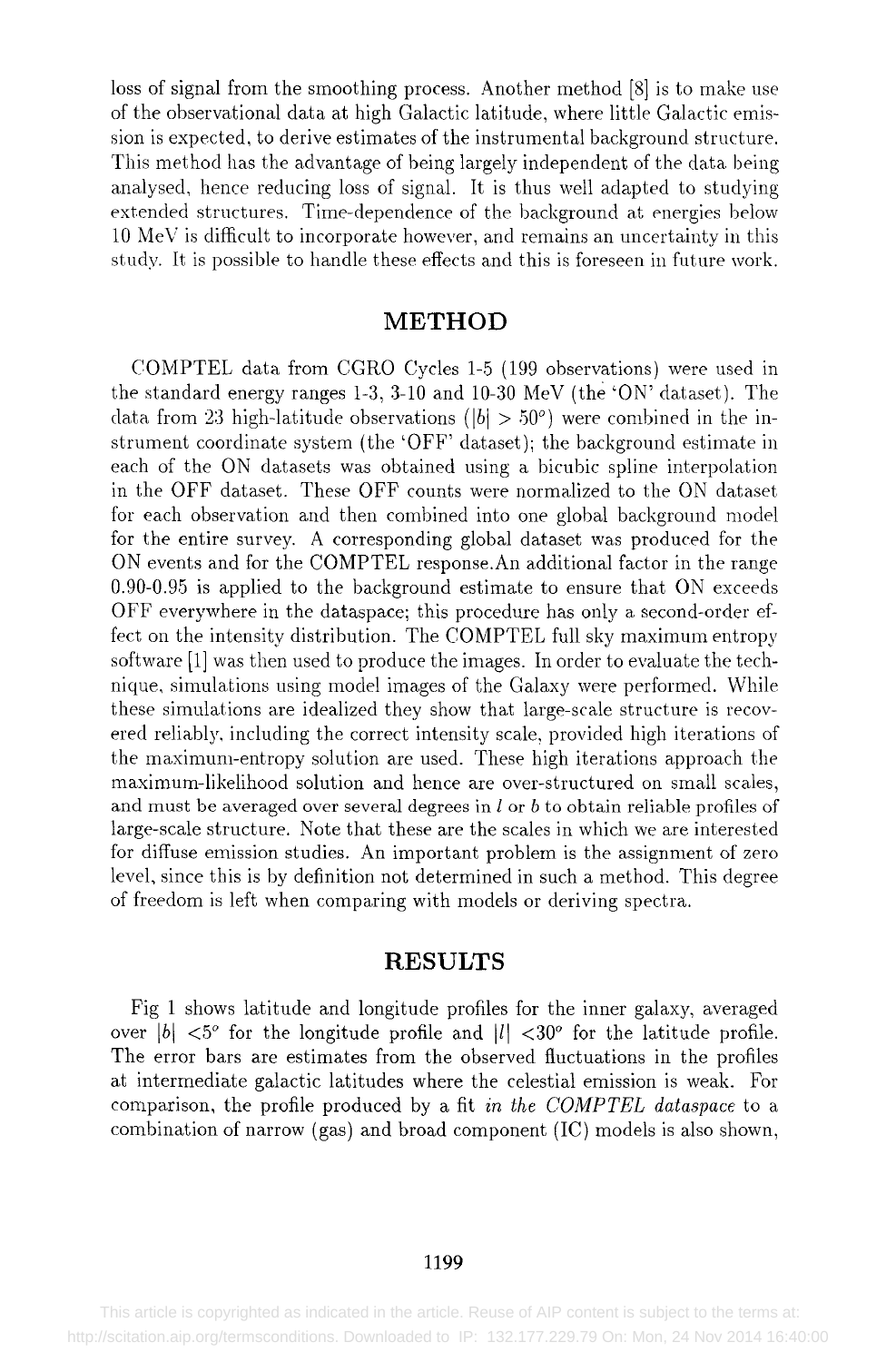

*Fig 1. Latitude and longitude profiles of COMPTEL maximum entropy iraages are shown by the histograms. The intensity is averaged over*  $330^{\circ} < l <$  $30^\circ$  for the latitude profiles and  $|b| < 5^\circ$  for the longitude profiles. The profiles *based on a two-component model fit to the data is also shown (diamonds). For comparison, emission predicted in [10] is shown, from bremsstrahlung (lower full line), inverse Compton (dashed line) and the total (full line).* 

the amplitudes of the two components being free parameters; this modeldependent profile agrees in overall shape with the maximum entropy profile. This is an important demonstration of the the reliability of the method, since it illustrates the degree of consistency between model-dependent and modelindependent approaches. We also compare with a detailed physical model for the emission [9,10] in which a narrow bremsstrahlung and a broad inverse Compton component contribute roughly equally. This gives immediately an idea of how well the data supports such a model. The similarity in overall shape shows that such a model can reproduce the main features of both the latitude and longitude profiles. Clearly there is more structure present than in the model, due in part to unidentified point sources such as that at  $l=18°$ (other peaks are due to the Vela pulsar at  $l=262^\circ$  and the Crab at  $l=185^\circ$ ). Study of such distributions shows clearly in what respects the model fails to fit the data and suggests where improvements can be made. For example the particular model illustrated gives intensities which are rather too high suggesting that a slight decrease in the normalization of the cosmic-ray electron spectrum would fit better the lower envelope, with the localized excesses attributed to point sources. The difficulty in determining the absolute zero level is still a limiting factor which prevents a unique solution at present.

#### 1200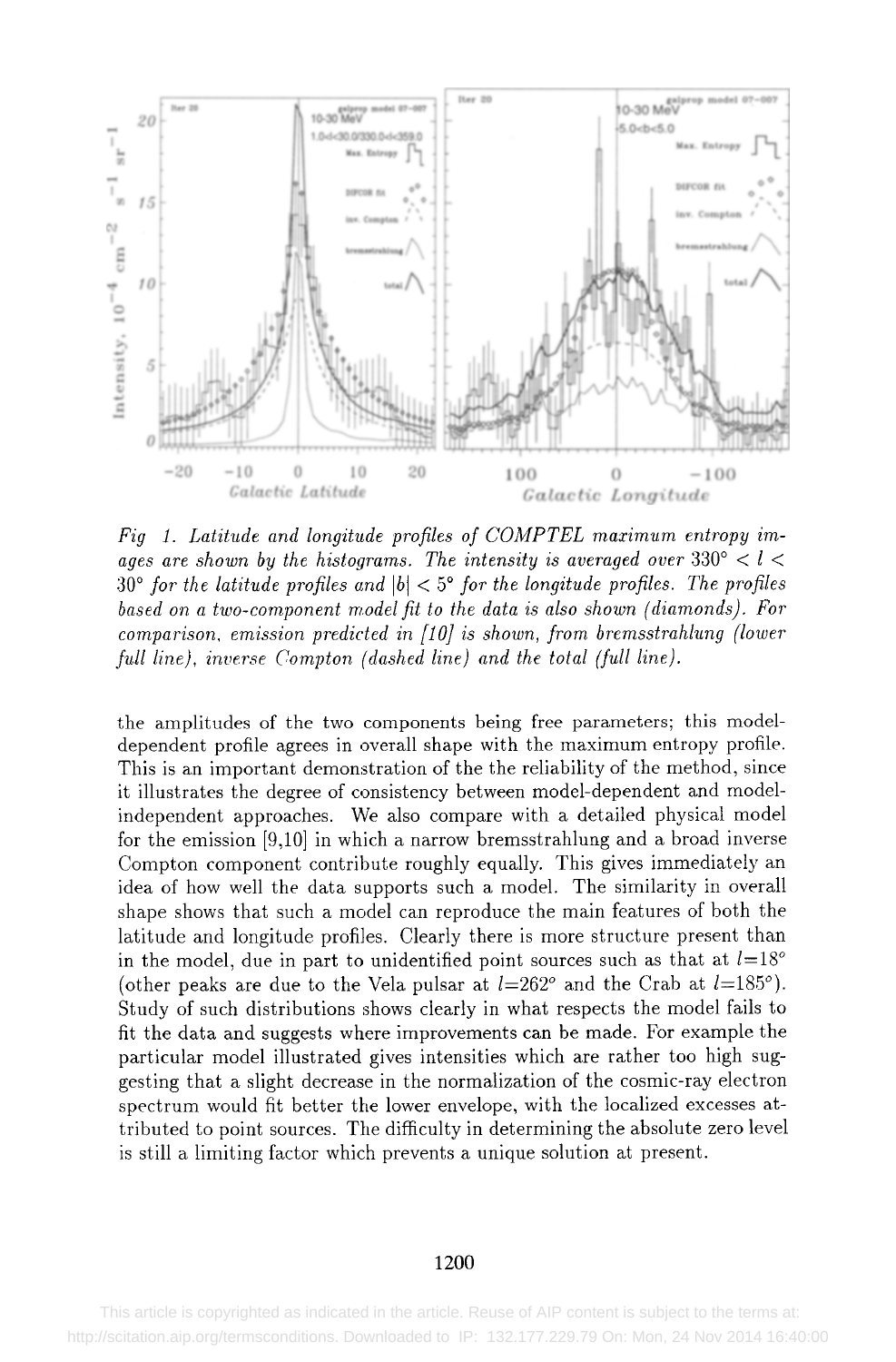

*Fig. 2 Latitude profiles from maximum entropy images for 1-3 Me V, averaged over*  $330^\circ < l < 30^\circ$ . The histogram is from COMPTEL data, the diamonds *are simulations based on (a) a broad (IC-like) latitude distribution (b) a narrow (gas-like) latitude distribution. The continuous curve is the model distribution used for the simulations.* 

For the energy range 1-3 MeV, we have made simulations for narrow and broad latitude distributions (Fig 2). These demonstrate that we expect to be able to distinguish between these on the basis of the images. The COMPTEL latitude profile resembles rather better the simulated result for the broad profile. Quantitatively the wide profile yields a factor 0.73 smaller unweighted minimum  $\chi^2$  than the narrow one, for both zero level and amplitude free in each case. This provides support for the hypothesis that a broad component is important; it may plausibly be attributed to inverse Compton or maybe to another component [11].

It is also possible to use the intensity images to construct spectra, taking the zero level to be the mean intensity at high latitude ( $|b| > 30^{\circ}$ ). This gives the spectrum of the non-isotropic emission (Fig 3). The latitude range  $|b| < 5^{\circ}$ is chosen for this spectrum since this optimises the signal-to-noise ratio in this method. The result can be compared with that from model fitting, here illustrated by a free fit to gas/cosmic-ray interactions plus inverse Compton emission; for this method only points  $>3$  MeV are shown since background temporal variations make it unreliable below this energy. Both maximum entropy and model fitting yield spectra which are harder than in [2]. The  $|b| < 20^{\circ}$  spectrum in [2] is unreliable because of inadequate handling of the instrumental background. The present results are consistent with the higher

#### 1201